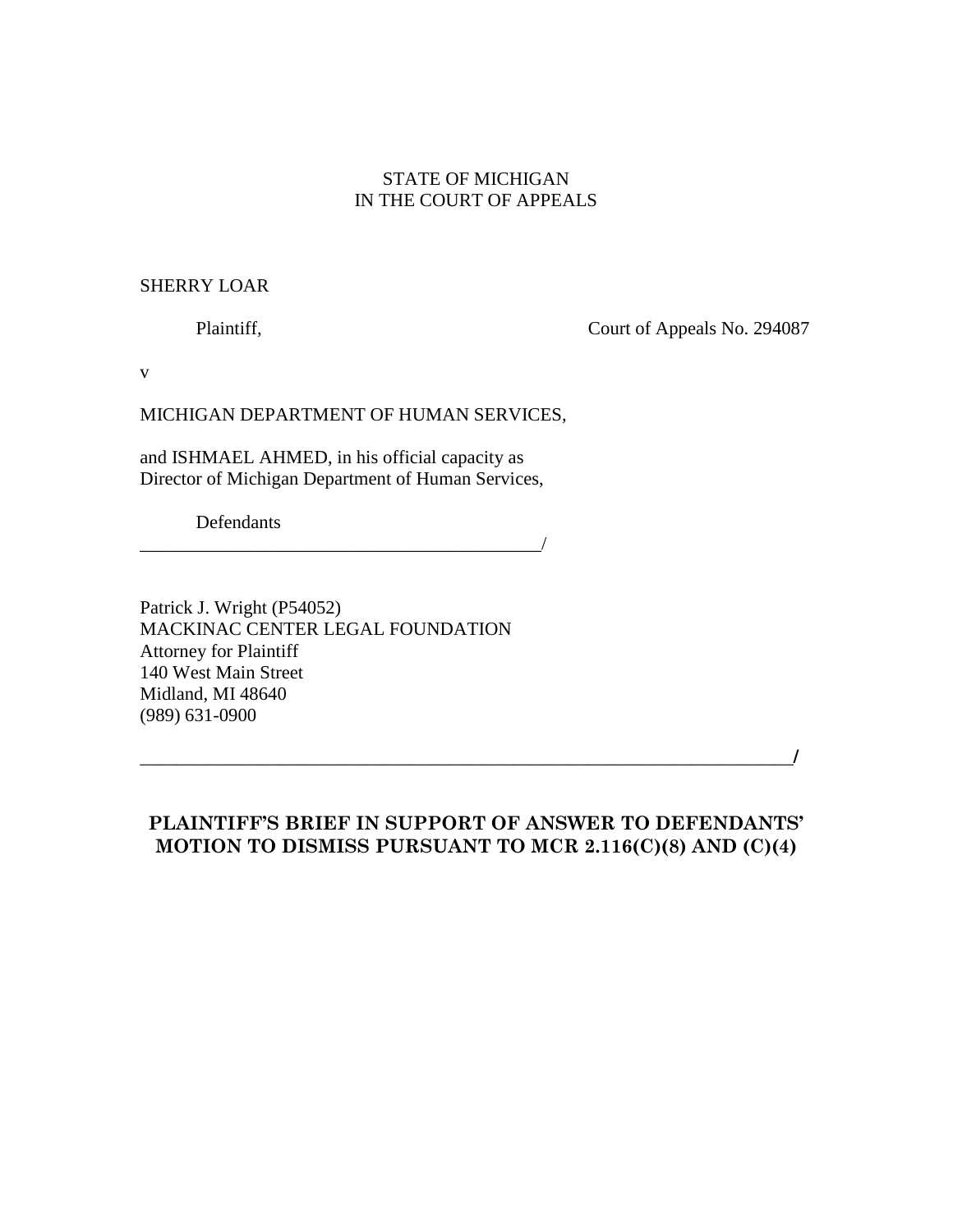# **TABLE OF CONTENTS**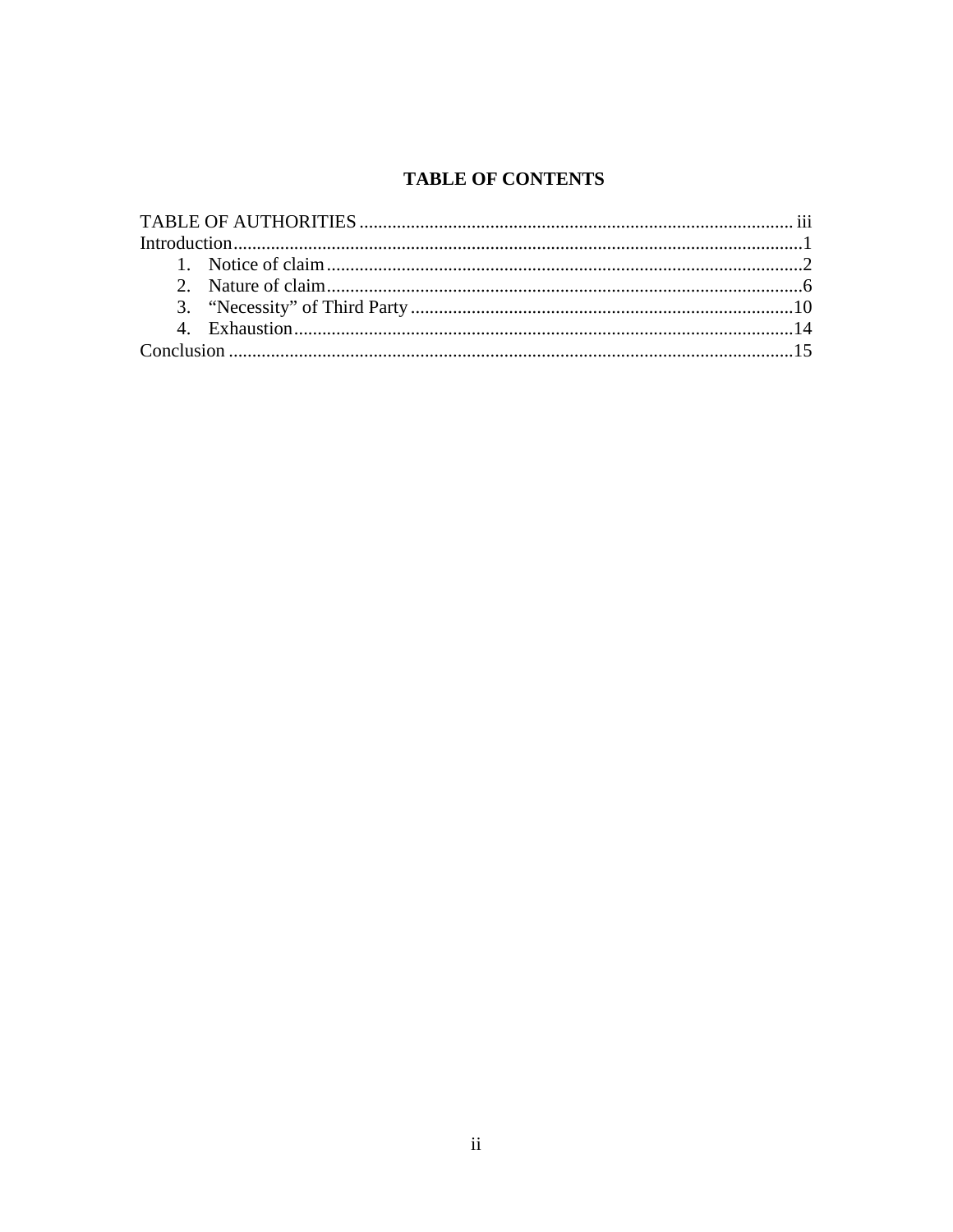## **TABLE OF AUTHORITIES**

## **Cases**

| Citizens Protecting Michigan's Constitution v Secretary of State, 482 Mich 960 (2008). |
|----------------------------------------------------------------------------------------|
|                                                                                        |
| Citizens Protecting Michigan's Constitution v Secretary of State, 280 Mich App 273     |
|                                                                                        |
|                                                                                        |
|                                                                                        |
|                                                                                        |
|                                                                                        |
| People ex rel Oakland County Prosecuting Attorney v State Bureau of Pardons and        |
|                                                                                        |
|                                                                                        |
| Prisoners' Labor Union v Dep't of Corrections, 61 Mich App 328 (1975) 17               |
|                                                                                        |
| Secretary of State v Dep't of Treasury, 113 Mich App 153 (1982) vacated on other       |
| Smith v Arkansas State Highway Employees, Local 1315, 441 US 463 (1979)  6             |
|                                                                                        |
|                                                                                        |
| University Medical Affiliates, PC v Wayne Co Executive, 142 Mich App 135 (1985).  5    |
|                                                                                        |
|                                                                                        |
|                                                                                        |
|                                                                                        |
| <b>Statutes</b>                                                                        |
|                                                                                        |
| <b>Rules</b>                                                                           |
|                                                                                        |
|                                                                                        |
|                                                                                        |
|                                                                                        |
|                                                                                        |
|                                                                                        |
|                                                                                        |
|                                                                                        |
|                                                                                        |
|                                                                                        |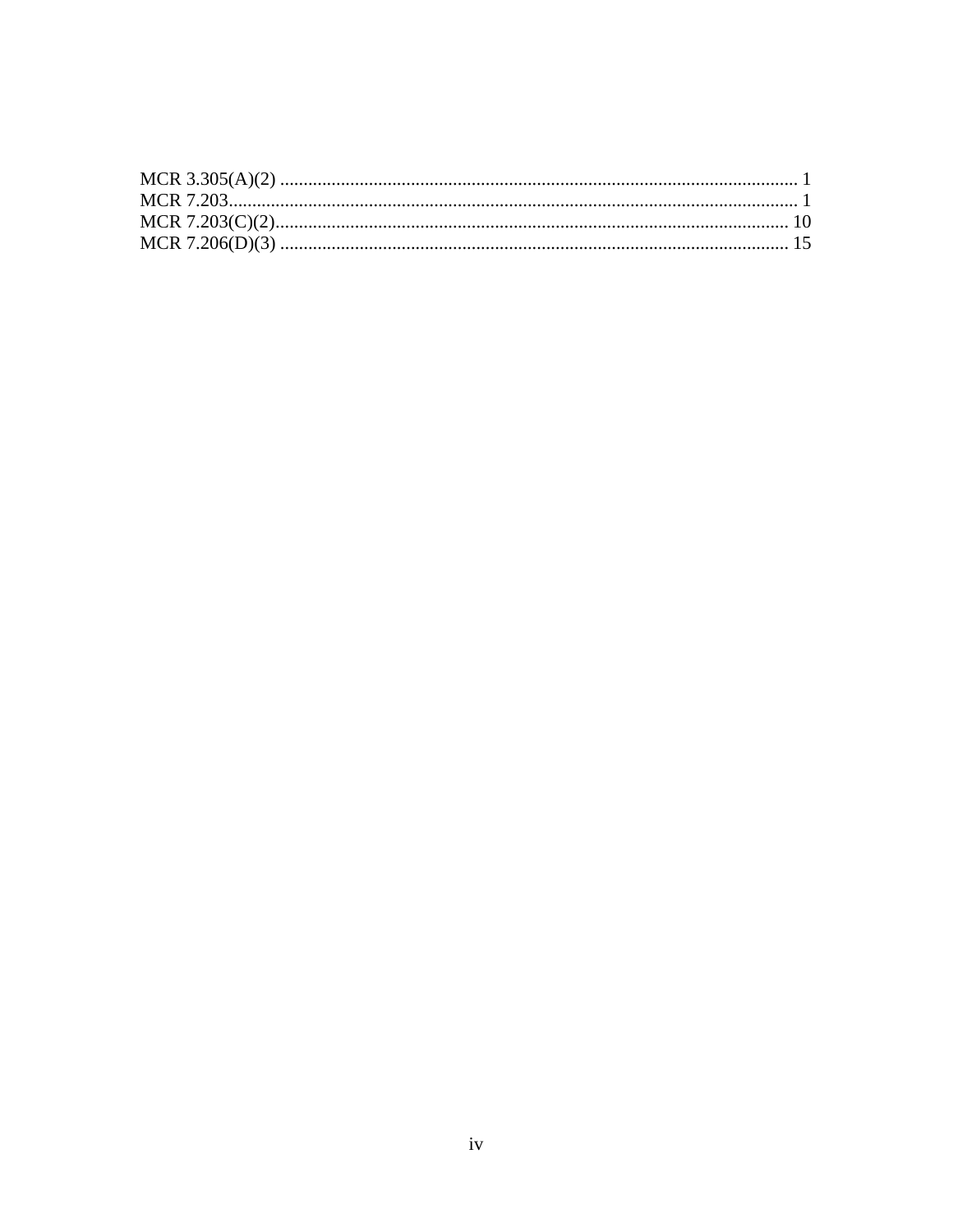### **Introduction**

Plaintiff,<sup>1</sup> a home-based day care provider, filed this original action for mandamus seeking to prevent Defendants from diverting a portion of the subsidy checks being paid to her as part of a program Defendants administer to provide assistance to low-income families. Defendants have filed a motion to dismiss this mandamus action.

Defendants assert four procedural and jurisdictional defenses: (1) they did not receive sufficient notice of Plaintiff's claim, thereby requiring dismissal under MCR  $2.116(C)(8)$ ; (2) Plaintiff's claim is not really a mandamus claim, but is "declaratory" or "injunctive," thereby denying this Court jurisdiction under MCR  $7.203(C)(2)$  and requiring dismissal under MCR 2.116( $C$ )(4); (3) this action necessarily requires other parties, including Child Care Providers Together Michigan (CCPTM), the purported collective bargaining agent, be named as a defendant, and any action that requires "a party other than a state officer" must be brought in Circuit Court, rather than this Court, under MCR 3.305(A)(2)), thereby requiring dismissal under MCR 2.116(C)(4); and (4) Plaintiff's claim is really an unfair labor practice claim that must be filed either at the Michigan Employment Relations Commission (MERC) or in Circuit Court, thereby requiring dismissal under MCR 2.116( $C$ )(4). These arguments will be addressed in turn below.

<u>.</u>

<sup>&</sup>lt;sup>1</sup> Originally, there were two plaintiffs, Sherry Loar and Dawn Ives. Ives had a change of legal circumstances requiring her dismissal, which the parties stipulated to, and it appears on this Court's docketing sheet that Ives has been removed as a party. Plaintiff did seek to add two new individuals as plaintiffs in order to prevent an unforeseen circumstance causing this case to become moot or hindered in some other manner. That amended complaint request is still pending.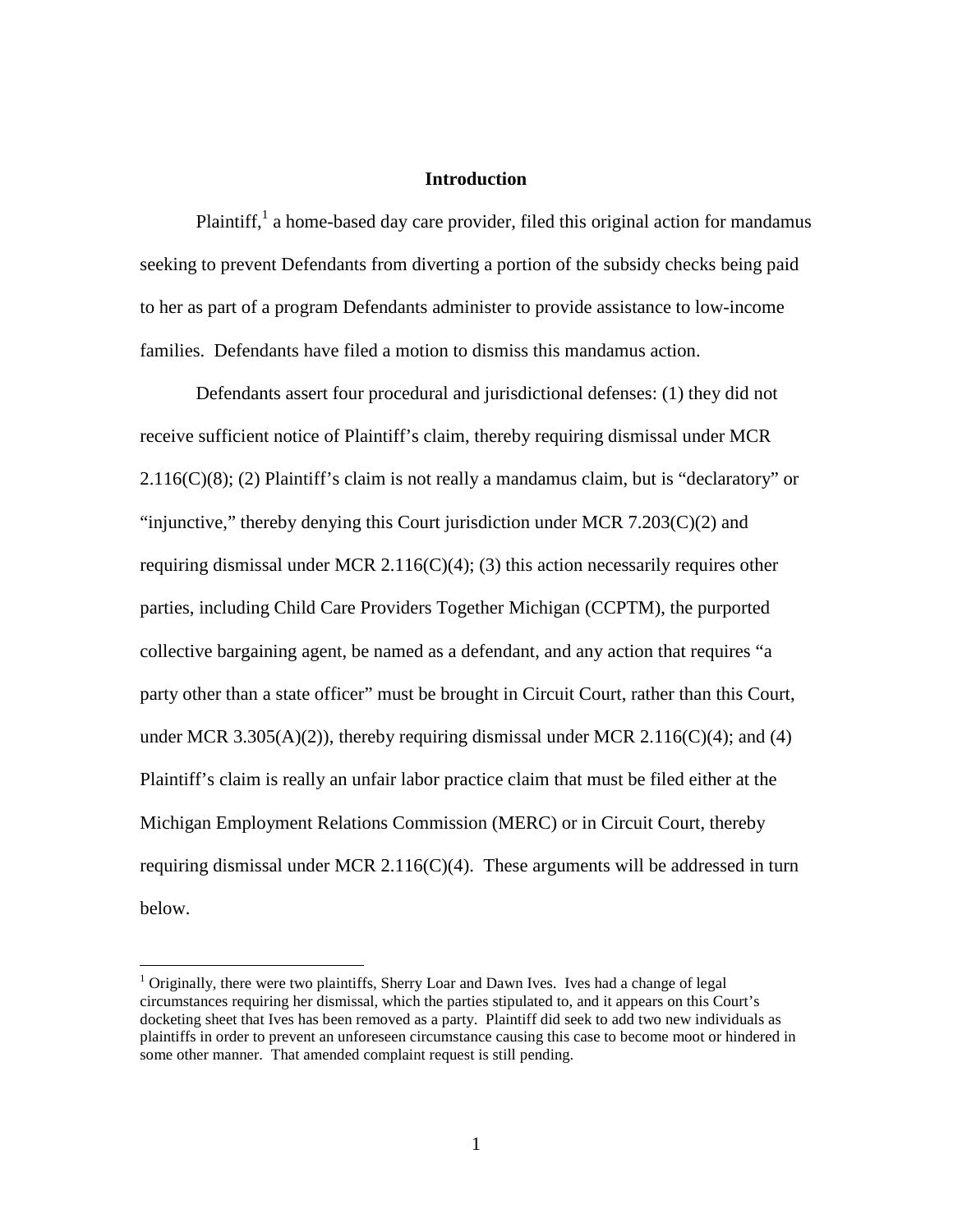Despite there being no factual matters at dispute, and notwithstanding that the court rules allow procedural and substantive motions to dismiss to be joined, Defendants did not seek to defend the merits of Plaintiff's claim. As will be discussed below, Defendants' fourth defense, a cursory treatment, touches upon the heart of the case – whether Plaintiff is a government employee of a government employer and therefore subject to collective bargaining under the undisputed facts. Plaintiff could argue that Defendants' fourth defense constitutes its sole defense of the merits, but recognize that this Court will likely be reluctant to enter mandamus relief in this important dispute basely solely on the meager treatment the issue received in Defendants' dismissal motion and brief. Given that the first three defenses will be shown to be unavailing, Plaintiff requests that this Court resolve Defendants' motion by entering an order dismissing the first three defenses, allowing Defendants and any proposed intervenors to address the merits by a date certain, and then scheduling this matter for a single oral argument on the Defendants' fourth defense, which when properly developed will essentially present the same legal question posed by a straightforward argument of the merits of the case.<sup>2</sup>

## **1. Notice of claim**

 $\overline{a}$ 

MCR 2.111(B)(1) states a complaint must contain:

A statement of the facts, without repetition, on which the pleader relies in stating the cause of action, with the specific allegations necessary

 $2<sup>2</sup>$  In essence, this Court should reject the first three defenses presented here, but will likely want to wait on the fourth defense until Defendants and any potential intervenors have had the opportunity to address the merits, which are inextricably intertwined with the fourth defense. Thus, one dismissal defense and Plaintiff's merits claim would remain to be argued.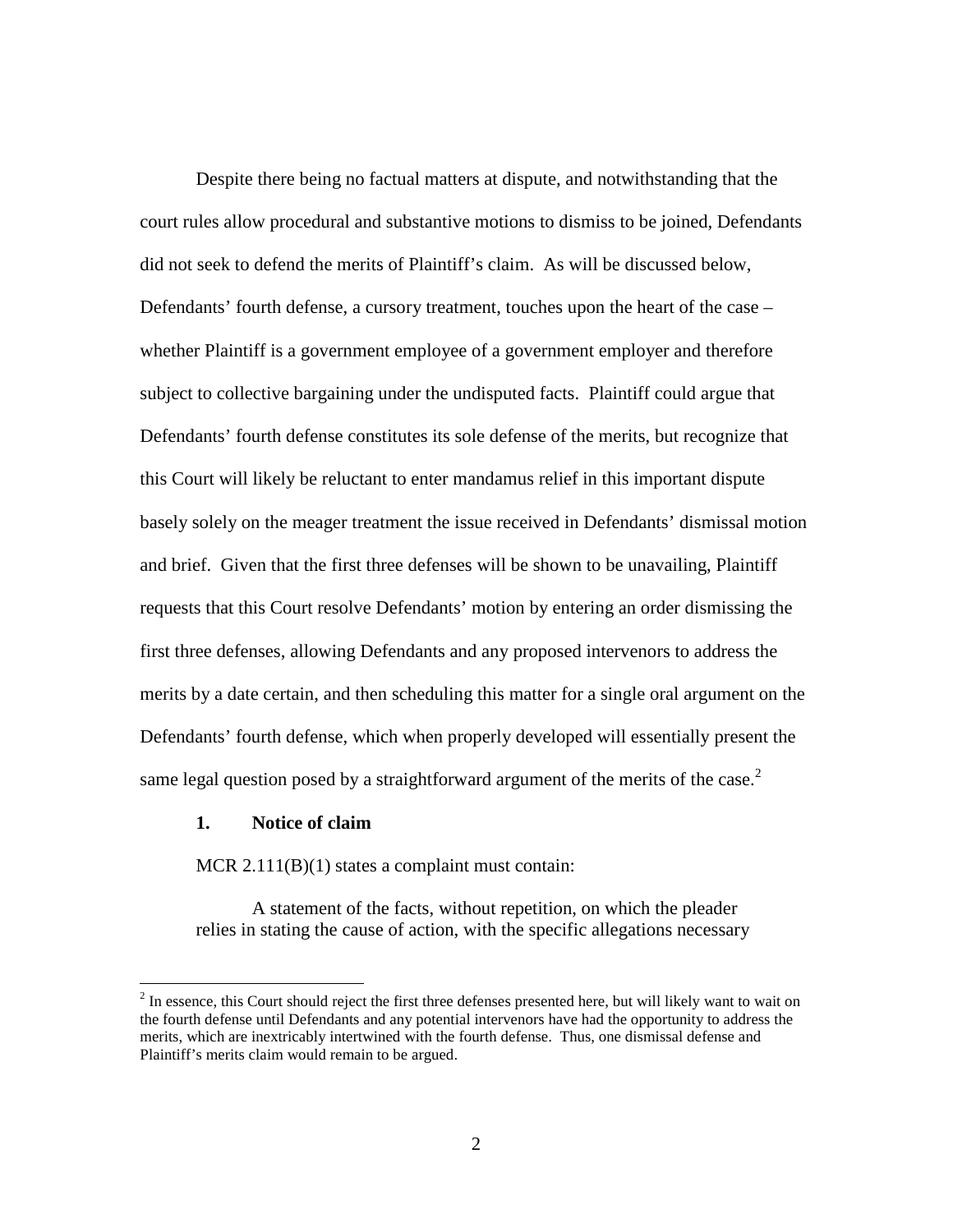reasonably to inform the adverse party of the nature of the claims the adverse party is called on to defend.

Further, MCR 2.111(B)(2) indicates that a complaint must have a "demand for judgment

for the relief that the pleader seeks." *Id*. The Michigan Supreme Court has indicated that

Michigan Court Rules have created a "generally applicable notice pleading

environment*." Roberts v Mecosta Co Hospital*, 470 Mich 679, 700 n 17 (2004).

The Michigan Supreme Court has indicated that MCR 2.111(B) is meant to

prevent two extremes: (1) "the straightjacket of ancient forms of action"; and (2)

"ambiguous and uninformative pleading." *Dacon v Transue*, 441 Mich 315, 329 (1992).

The court explained:

Leaving a defendant to guess upon what grounds plaintiff believes recovery is justified violates basic notions of fair play and substantial justice. Extreme formalism and extreme ambiguity interfere equivalently with the ability of the judicial system to resolve a dispute on the merits. The former leads to dismissal of potentially meritorious claims while the latter undermines a defendant's opportunity to present a defense. Neither is acceptable.

*Id*. at 329 (citations and footnote omitted).

 To the extent that Defendants allege that every element of a cause of action must be explicitly contained in the complaint, a similar contention was rejected by this Court in *Smith v Stolberg*, 231 Mich App 256 (1998), where this Court refused to throw out a complaint that did not contain a title heading naming the cause of action. *Id*. at 260-61. Further, Plaintiff's complaint was explicitly titled "Complaint For Writ of Mandamus." The jurisdictional section referred to a statute and a court rule related to mandamus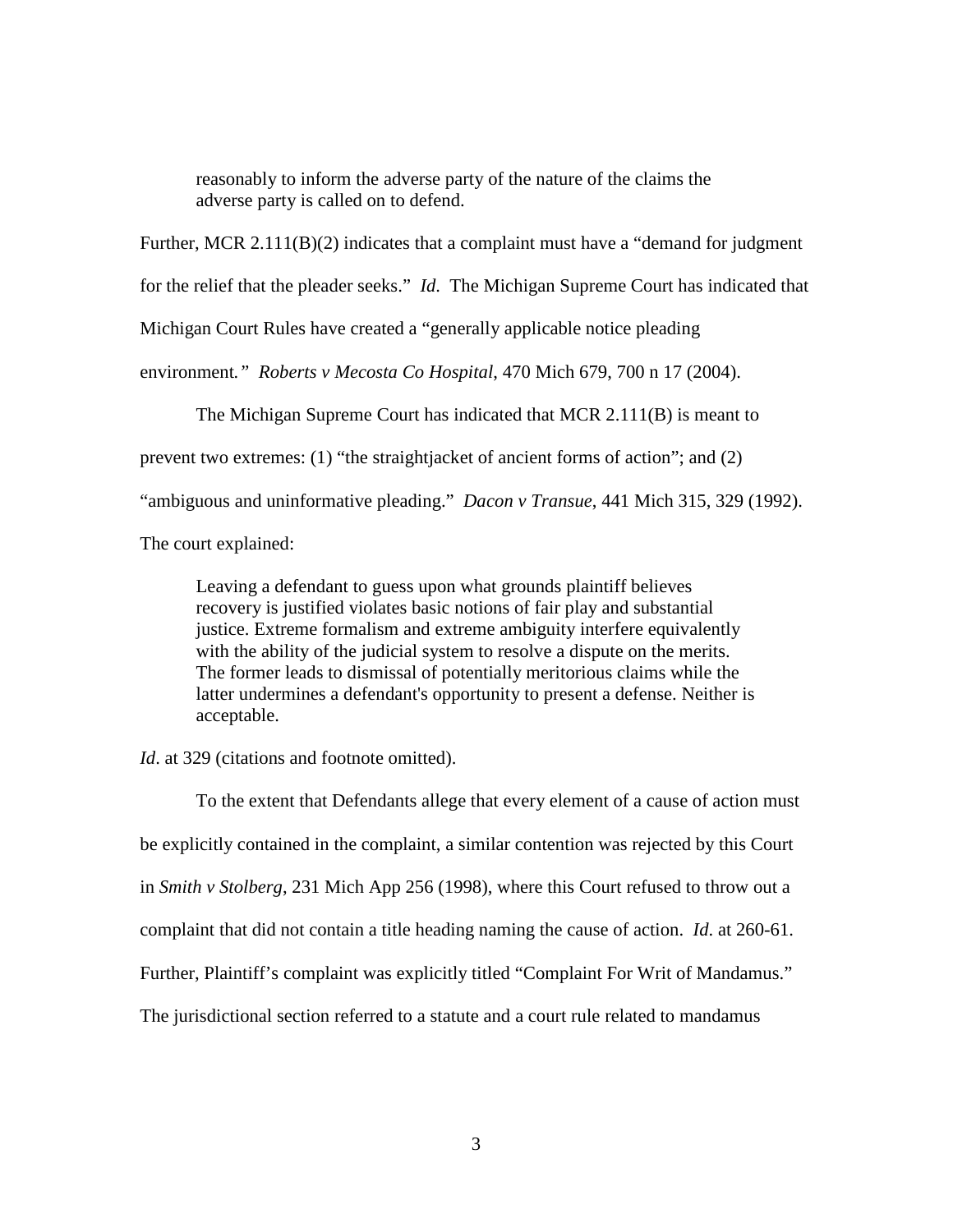against state officials. Count I was titled "Mandamus." The relief sentence asked for the issuance of a writ of mandamus. At the same time Plaintiff's filed her complaint, she filed a 47-page brief discussing the facts related to the mandamus action (16 pages) and the legal merits of it. Taken together or apart, the brief and complaint more than meet the notice pleading requirements of MCR 2.111(B)(2). Defendants could not have been confused regarding the nature of Plaintiff's claim.

The elements of a mandamus claim are:

(1) the party seeking the writ has a clear legal right to performance of the specific duty sought, (2) the defendant has the clear legal duty to perform the act requested, (3) the act is ministerial, and (4) no other remedy exists that might achieve the same result.

*Citizens Protecting Michigan's Constitution v Secretary of State*, 280 Mich App 273, 284 (2008). This Court explained that: "Within the meaning of the rule of mandamus, a 'clear, legal right' is one 'clearly founded in, or granted by, law; a right which is inferable as a matter of law from uncontroverted facts regardless of the difficulty of the legal question to be decided.'" *University Medical Affiliates, PC v Wayne Co Executive*, 142 Mich App 135, 143 (1985).

 Defendants characterize Plaintiff's claim as "the Union was improperly formed because it did not have the state legislature's approval." Defendants' Motion to Dismiss Pursuant to MCR 2.116(C)(8) and (C)(4) at 1. Defendants are mistaken. Plaintiff contends that Defendants cannot remove "union dues" from child care subsidy payments because Defendants did not have the authority to give the Michigan Home Based Child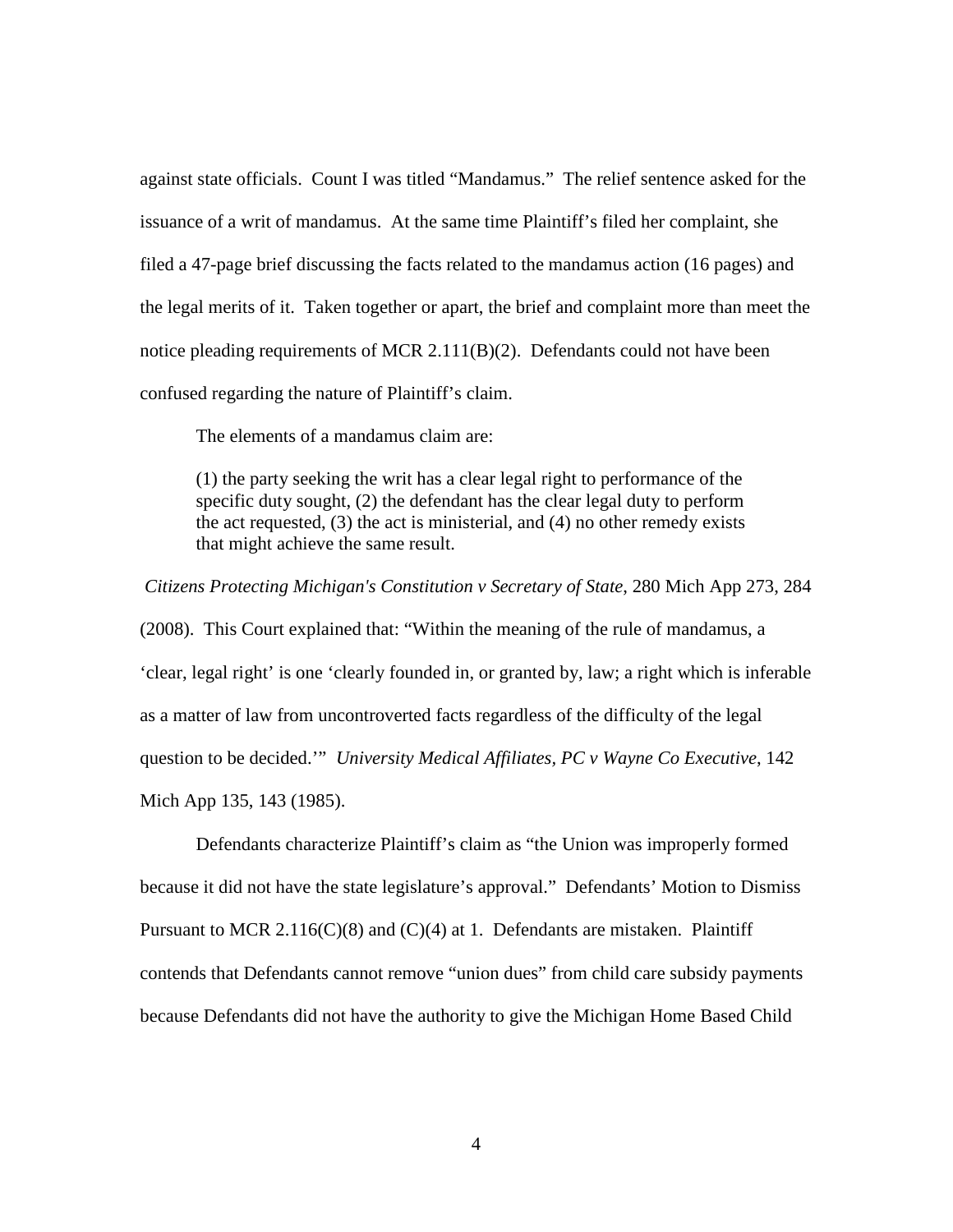Care Council (MHBCCC) the power to collectively bargain as the "employer" of homebased day care providers under the interlocal agreement.

MHBCCC, as a governmental entity, is free under PERA to engage in collective bargaining with its employees, but home-based day care providers are not employees of MHBCCC or any other state or local governmental employer. Further, unions and collective bargaining can be bifurcated. *Smith v Arkansas State Highway Employees, Local 1315*, 441 US 463 (1979). Under the First Amendment, public employees can unionize, but "the First Amendment does not impose any affirmative obligation on the government to listen, to respond or . . . to recognize the association and bargain with it." *Id*. at 465. State law is necessary to make public-sector bargaining with public-employee unions mandatory. Thus, it is possible that a union can be properly formed and that state law does not allow for public-sector bargaining.

 Putting it in terms of the mandamus elements, Plaintiff, like every Michigan resident, has a clear legal right to the common-law presumption against public-sector collective bargaining unless and until that presumption is changed by the Legislature. In 1965, through the creation of the Public Employee Relations Act, that common-law presumption was suspended for residents who meet the PERA definition of public employees. At no point, however, did PERA or any amendment of it expand the class of people who could be subjected to mandatory collective bargaining to include home-based day care providers, who are in reality independent contractors who serve private-sector clients and run private businesses out of their own homes. Defendants have a clear legal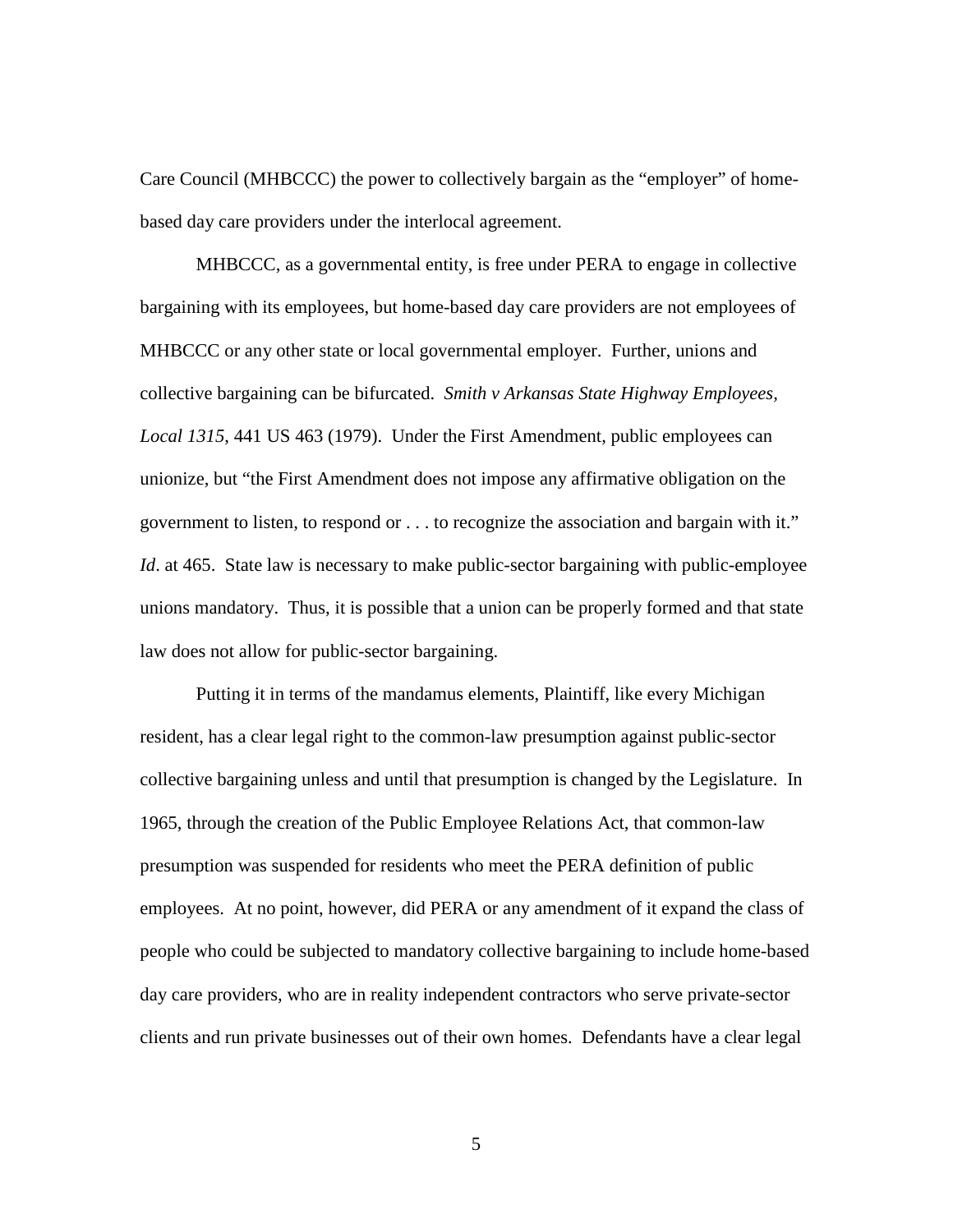duty not to usurp legislative prerogatives, but this is precisely what they have done: They have attempted to expand the class of citizens subject to public-sector collective bargaining by placing into a mere interlocal agreement a provision purporting to allow home-based day care providers to be characterized as public employees subject to collective bargaining.

The relief sought here, cessation of the diversion of "union dues," is part of a ministerial act by Defendants: issuing low-income child care subsidy checks to the home-based day care providers.

 The fourth mandamus element is related to Defendants' second defense, which is discussed immediately below.

### **2. Nature of claim**

 Defendants seek to classify the relief requested as declaratory or injunctive. Defendants define "declaratory" as where "a party seeks a declaration of legal rights," Defendants' Motion to Dismiss Pursuant to MCR 2.116(C)(8) and (C)(4) at 9. In support of their definition, Defendants, somewhat circularly, cite only MCR 2.605, the court rule setting forth that declaratory actions are possible. The citation for Defendants' definition of "injunctive," described as a claim in which "a party asks a court to stop another party's activity," Defendants' Motion to Dismiss Pursuant to MCR 2.116( $C(8)$ ) and ( $C(4)$ ) at 9, is no more illuminating. Defendants just cite to a case in which a party asked for injunctive relief. See *Woodlands v Michigan Citizens Lobby*, 423 Mich 188, 199 (1985).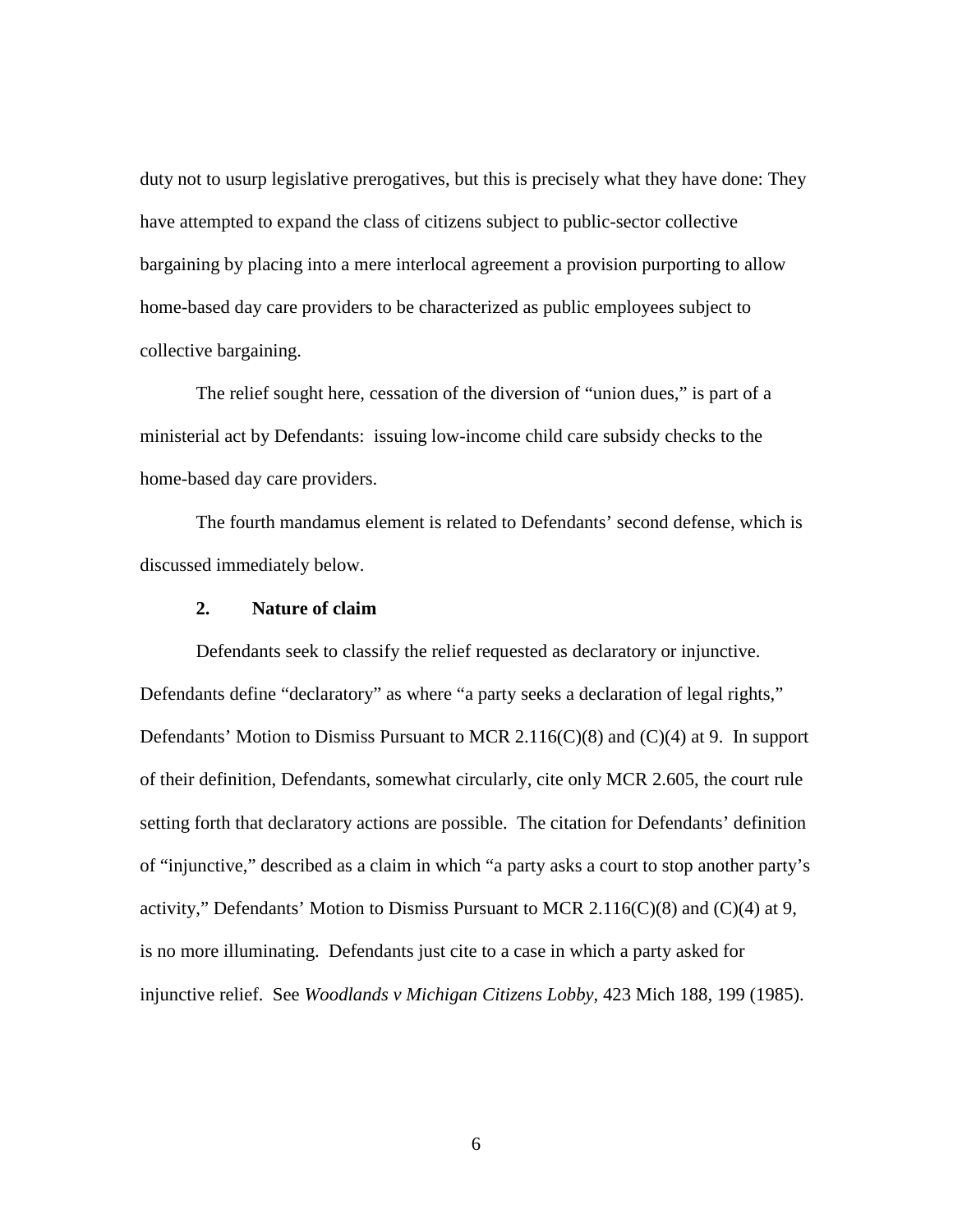It is difficult to think of any non-monetary relief that would not fit within either of Defendants' abstract definitions. Indeed, Defendants' argument would seem to virtually preclude the use of mandamus. It is perhaps telling that Defendants do not provide any examples.

Note, however, that Defendants' definition would contradict this Court's definition of mandamus in *Duncan v Michigan*, 284 Mich App 246 (2009), which is discussed immediately below. Defendants' definition implies a mandamus action is never proper when a state officer is "stopped" from doing a particular act.

In *Duncan*, this Court was presented with a constitutional challenge to the manner in which the State provided defense for the indigent in three Michigan counties. In that case, a class of present and future indigent criminal defendants filed suit against the Governor. This Court defined mandamus as "mandatory injunctive relief." *Id*. at 273, 275. Thus, *Duncan* indicates that mandamus more accurately equates to mandatory injunctive relief. $3$ 

Further, under Defendants' definitions, this Court's most recent use of mandamus in *Citizens Protecting Michigan's Constitution* was improper. In that case, a ballot question committee sought to prevent –"stop," in Defendants' words here – the Secretary

-

<sup>&</sup>lt;sup>3</sup> Duncan involved a challenge to the manner in which the State financed indigent criminal defense. This Court's discussion of mandamus centered on whether it was proper for the courts to enter mandamus against the Governor, as opposed to any other state officer. This Court held that under 42 USC § 1983, mandamus against the Governor could be entered in appropriate circumstances. *Duncan*, 272-74. In fact, this Court even held that it was possible for the courts to order the other branches to fund the courts' "essential judicial functions." *Id*. at 282-84.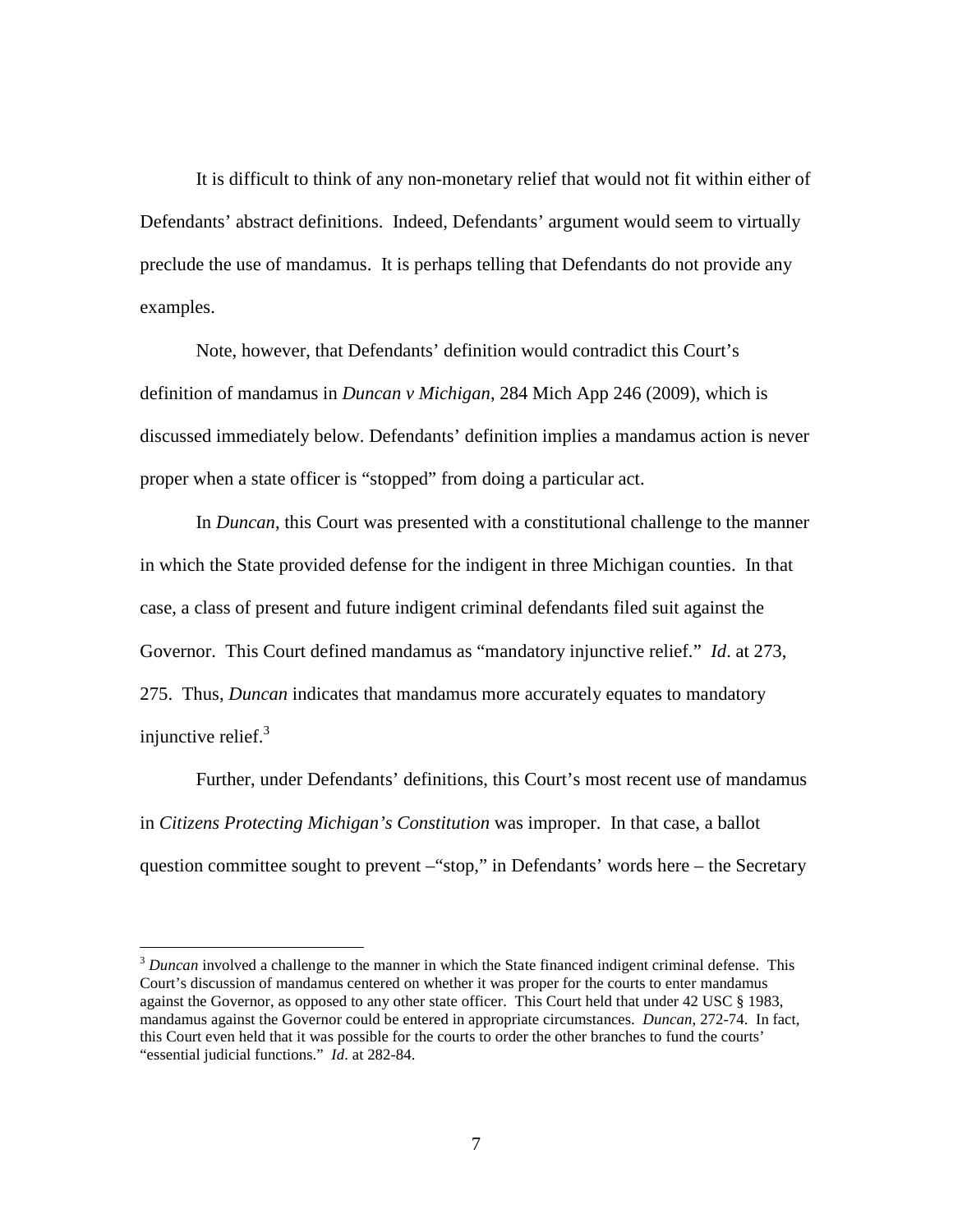of State from placing on the 2008 ballot a proposed constitutional amendment created through a petition drive.

This Court set out the elements of a mandamus action, but also noted that "under MCR 7.216(A)(7), this Court can, in our discretion and on terms we deem just, 'enter any judgment or order and grant further or different relief as the case may require.'" *Citizens Protecting Michigan's Constitution*, 280 Mich App at 284. Defining a clear legal duty, this Court noted that where all "of the information necessary to resolve [a] controversy . . . is presently available," mandamus may be appropriate. *Id*. at 287. This Court reviewed to the 1963 Constitution and held that there were separate mechanisms for amending, as opposed to revising, that document. *Id*. at 277. Because the proposed amendment was more properly characterized as a revision, this Court held that there was a "clear legal duty" not to place the item on the ballot. *Id*. Specifically, the courts had a clear legal duty to make a "threshold determination" of whether a ballot proposal was proper, and in turn, the Secretary of State and Board of Canvassers had a clear legal duty to act in compliance with the court's determination. *Id*. at 291. The Secretary's and Board's actions in compliance with the court's ruling would be ministerial. *Id*.

This Court entered a writ of mandamus preventing the amendment from appearing on the ballot. Thus, the courts can issue a mandamus when there has been a foundational failure to act in compliance with the 1963 Constitution.<sup>4</sup>

<u>.</u>

<sup>&</sup>lt;sup>4</sup> In denying leave to appeal, the Michigan Supreme Court agreed that the issuance of mandamus was proper, but some members of the Court differed on the basis of the constitutional violation. *Citizens Protecting Michigan's Constitution v Secretary of State*, 482 Mich 960 (2008).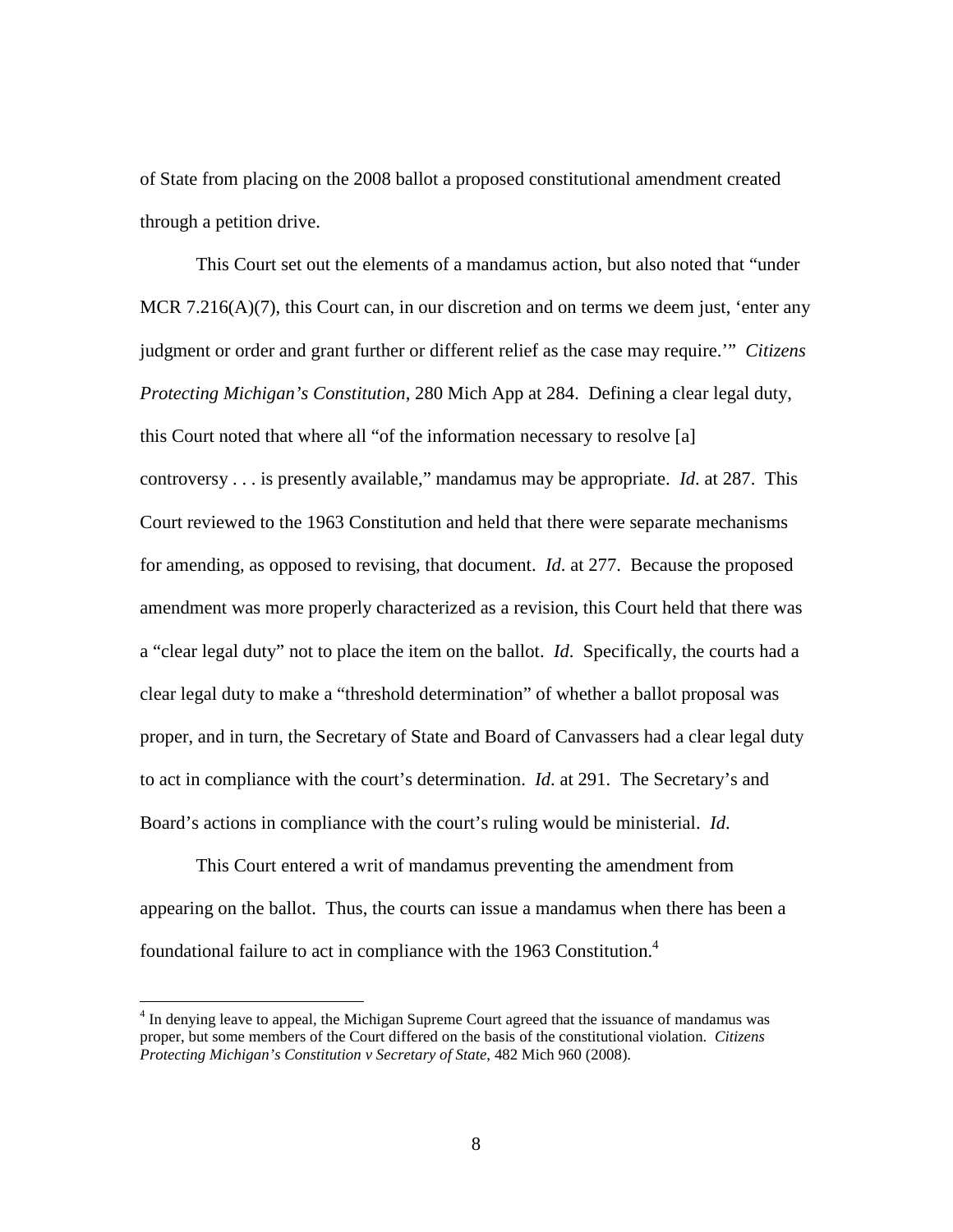While it is Plaintiff's' argument that she is not an employee of the State or the MHBCCC and therefore cannot be a public-sector employee, mandamus has been issued in employment cases. In *Locke v Macomb County*, 387 Mich 634 (1972), a deputy sheriff was suspended while awaiting the outcome of a criminal trial concerning his alleged filing of a false police report. When he was acquitted, the deputy sought reinstatement, which the county refused to grant. The Michigan Supreme Court held it proper to issue a writ of mandamus requiring that the deputy be rehired. Similarly, in *Van Antwerp v Detroit*, 47 Mich App 707 (1973), this Court held that a retiree who had a "matured right" to a pension could enforce that right via a writ of mandamus when a city sought to lessen the pension payments the retiree was to receive.

Regarding payments generally, in *Zelenka v Wayne Corporate Counsel*, 143 Mich App 567 (1985), this Court held that it could properly issue a writ of mandamus against a County Board of Commissioners in order to enforce the payment of an amount agreed to in a settlement. In *Belding v Ionia County Treasurer*, 360 Mich 336 (1960), the Michigan Supreme Court held mandamus against a county treasurer was proper to obtain a correct apportionment of penal fines being distributed to various localities. The court held that payment of the proper amount was a ministerial function. *Id*. at 342. *In Kosa v State Treasurer*, 408 Mich 356 (1980), the Michigan Supreme Court held that a writ of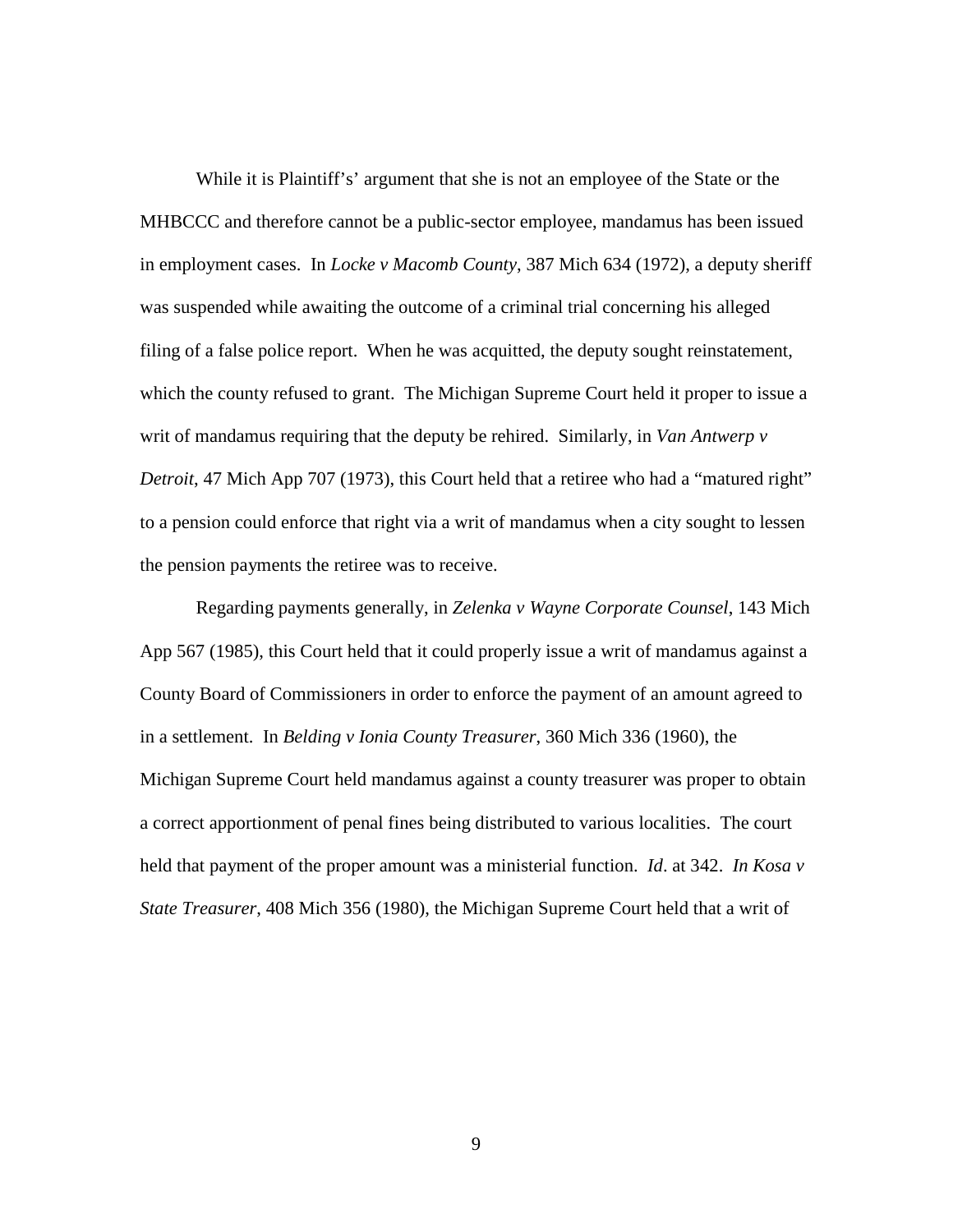mandamus issued in a case involving an "unconstitutional diversion of monies" was proper. *Id*. at 383.<sup>5</sup>

Here, Plaintiff seeks payment of amounts she earned by providing day care services to low-income parents. Having completed that service and thus being entitled to payment from the parents, Plaintiff finds that the state, which has agreed to subsidize the parents' child care payments, is now paying Plaintiff only a portion of the cost, citing a "collective bargaining arrangement" that is entirely without legal merit. Plaintiff seeks a writ of mandamus to prevent the unconstitutional diversion of the subsidy payments legally due to Plaintiff.

## **3. "Necessity" of Third Party**

<u>.</u>

 Defendants claim that this Court does not have jurisdiction to hear an original action under MCR 7.203(C)(2) and MCR 3.305(A)(1) once "necessary parties" who are not state officers are added. Defendants suggest "there must be a determination of legal obligations and legal rights of [MHBCCC], [CCPTM, its members] and MERC relative to union representation and the terms of the collective bargaining agreement." Defendants claim MERC's certification of CCPTM and the "collective bargaining agreement" between CCPTM and MHBCCC are both challenged and that providing Plaintiffs' relief "may violate the legal rights of the home-based child care providers who voted in favor of union representation."

 $<sup>5</sup>$  The court suspended the writ not because mandamus was an improper remedy for an unconstitutional</sup> diversion of monies, but rather because the passage of legislation had ended the diversion. *Kosa*, 408 Mich at 383.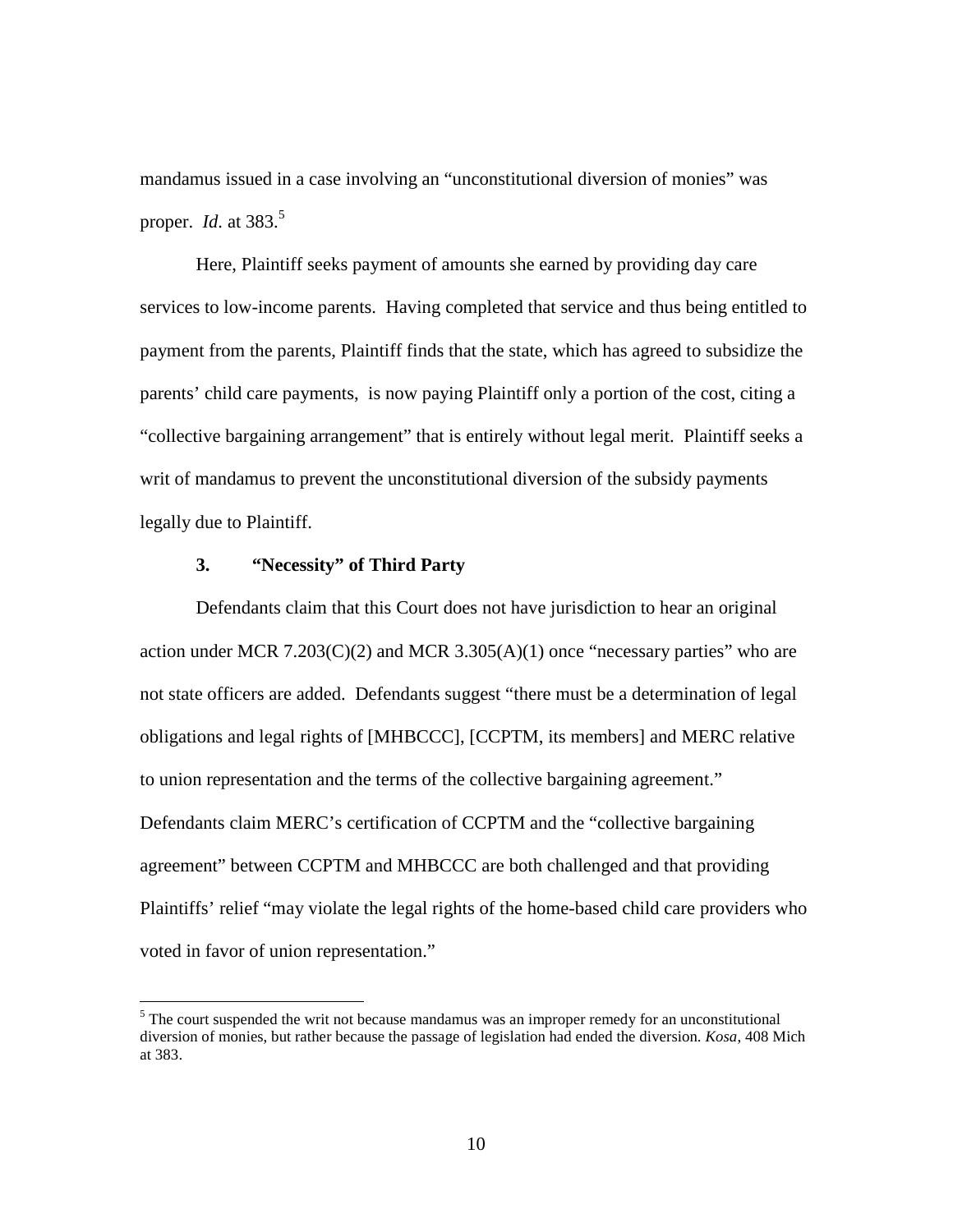#### MCR 3.305(A) states:

#### (A) Jurisdiction.

 $\overline{a}$ 

(1) An action for mandamus against a state officer may be brought in the Court of Appeals or the circuit court. (2) All other actions for mandamus must be brought in the circuit court unless a statute or rule requires or allows the action to be brought in another court.

In essence, Defendants argue that this Court is stripped of jurisdiction to hear an original action any time there is a defendant who is not a "state officer."<sup>6</sup> Even accepting that the parties Defendants claim are "necessary" are actually so, Defendants fail to recognize that MCR 3.305 has a more plausible reading – that it is only where defendants involve no "state officers" that mandamus must be brought in the circuit court.

 Defendants contend that MHBCCC, CCPTM, and MERC are necessary parties under MCR 2.205 and that this fact deprives this Court of original jurisdiction. This arguments directly contradicts this Court's ruling in *Citizens Protecting Michigan's Constitution*. In that case, a ballot question committee "Reform Michigan Government Now" (RMGN) was formed, and it circulated a proposed constitutional amendment. *Citizens Protecting Michigan's Constitution*, 280 Mich at 275. A second ballot question committee "Citizens Protecting Michigan's Constitution" filed suit solely against the Secretary of State and Board of Canvassers, both "state officers," to prevent the proposed amendment from being placed on the ballot. *Id*. at 275, 278. RMGN was not named in the complaint, and it sought to intervene. This Court allowed permissive intervention and

 $<sup>6</sup>$  It is unclear why Defendants include MERC in this argument as it is clearly a state entity and its inclusion</sup> as a party would not deprive this Court of original jurisdiction even under Defendants' theory.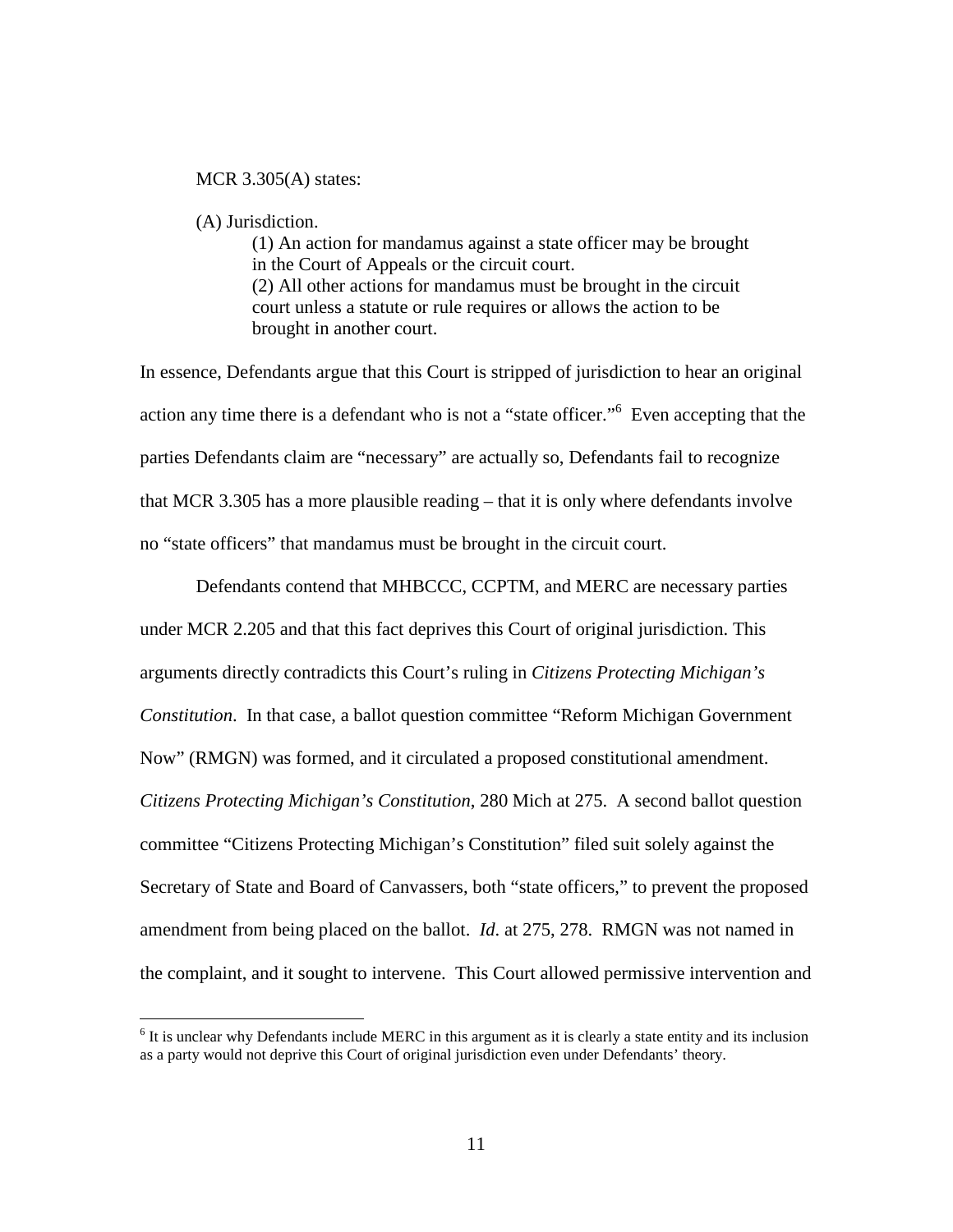aligned RMGN as a defendant. *Id*. at 279. The Attorney General was granted permission to file a brief as amicus curiae due to his "independent obligation as a state officer to protect and defend the constitution." *Id*.

 Under Defendants' theory, as soon as RMGN was added as a defendant, this Court should have dismissed that action for lack of jurisdiction. Subject matter jurisdiction cannot be enlarged by the courts or by consent of the parties. *In re Hatcher*, 443 Mich 426, 433 (1993). Jurisdictional defects may be raised at any time, even on appeal. *Polkon Charter Twp v Pellegrom*, 265 Mich App 88, 97 (2005). Courts are required to question their own jurisdiction sua sponte. *Straus v Governor*, 459 Mich 526, 532 (1999). Yet at no point during the pendency of *Citizens Protecting Michigan's Constitution* was the jurisdiction of this Court questioned by either its own panel or any member of the Michigan Supreme Court in denying leave to appeal.

*Secretary of State v Department of Treasury*, 113 Mich App 153 (1982) vacated on other grounds 414 Mich 874 (1982), provides further support for the conclusion that the addition of non-state officers does not destroy original jurisdiction in this Court. In that case, the Secretary of State filed an original mandamus action at this Court against the Department of Treasury, and a number of entities relating to county roads – none of which were "state officers" – were allowed to intervene. Similarly, in *People ex rel Oakland County Prosecuting Attorney v State Bureau of Pardons and Paroles*, 78 Mich App 111 (1973), when a county prosecutor filed an original action in this Court seeking to nullify a grant of parole, the parolee was allowed to intervene as a defendant. It is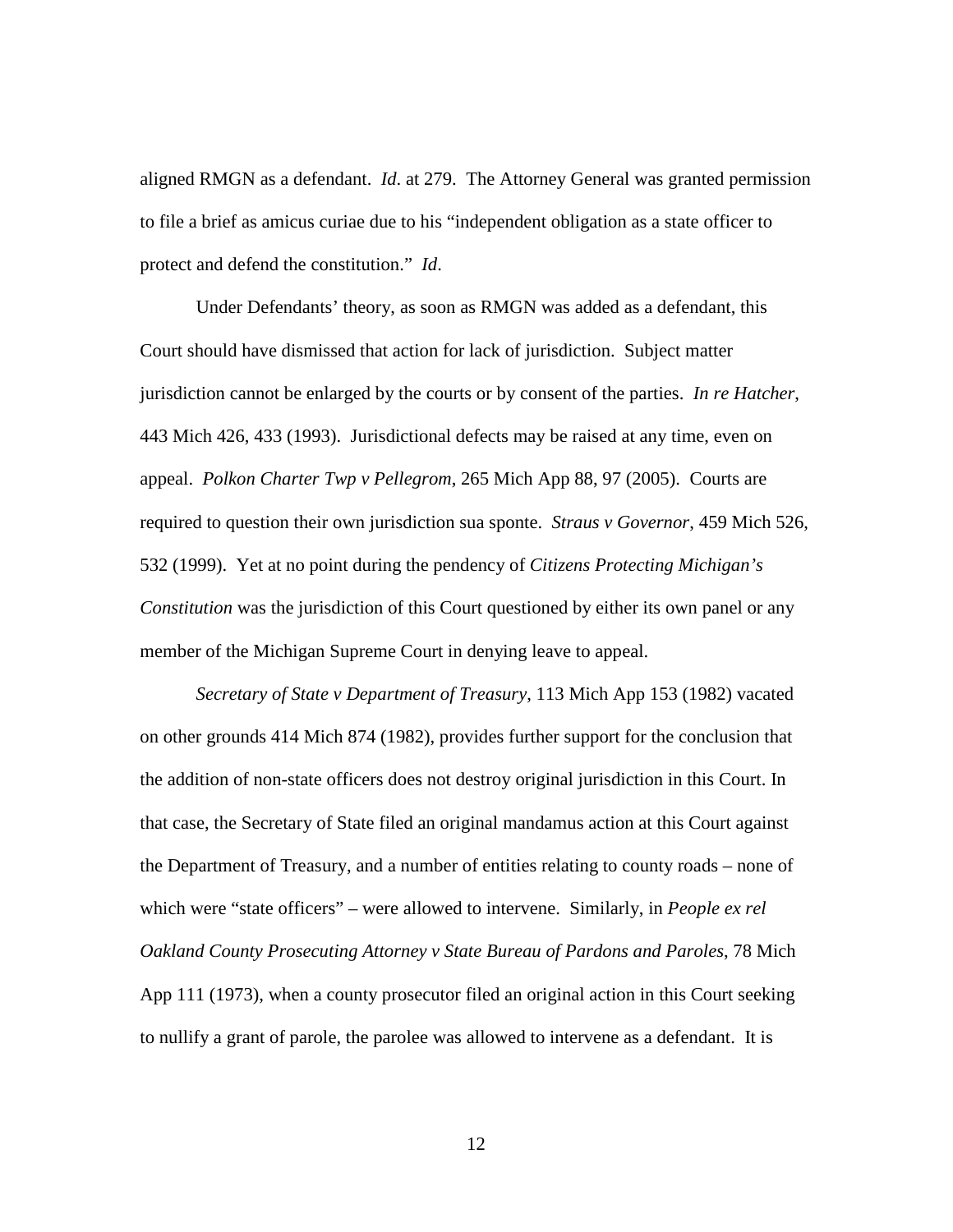difficult to think of a party more necessary to an action than an individual who might be returned to prison if the requested relief was granted, yet the parolee's inclusion in the case did not deprive this Court of jurisdiction.

 Assuming that Defendants' cursory argument is correct that other parties need to be added to this action, MCR 2.207 indicates that those parties may be added. The rule states in pertinent part:

 Misjoinder of parties is not a ground for dismissal of an action. Parties may be added or dropped by order of the court on motion of a party or on the court's own initiative at any stage of the action and on terms that are just.

MCR 2.207. As noted above, Plaintiffs seek to have this Court enter an order allowing Defendants and any proper intervenors to respond to the merits by a date certain. It is fairly likely that should this Court enter such an order, the entities that Defendants mention would seek leave to intervene. Alternatively, this Court could choose to order any entity it deemed necessary into the case.

 Further, none of the parties mentioned is necessary to provide Plaintiff's requested relief. Defendants contend that the MERC certification is being challenged, but what Plaintiff's claim actually question is the inclusion in the interlocal agreement of the provision purporting to allow MHBCCC to engage in public-sector collective bargaining with an entity that claims to represent home-based day care providers. Plaintiff is not contending that the election was run improperly, but rather that the election never should have taken place without legislation bringing Plaintiff within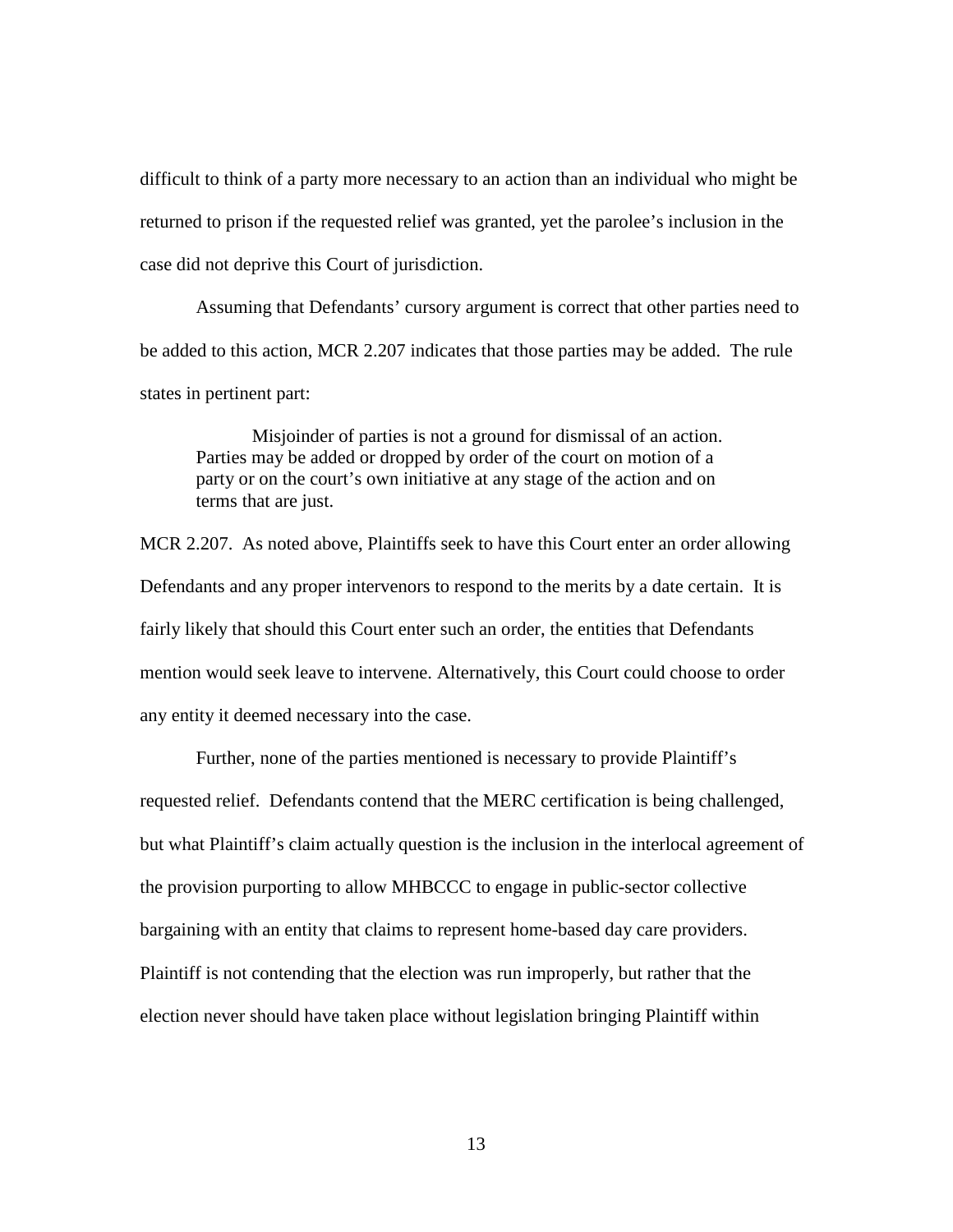PERA. Defendants also claim that the "collective bargaining agreement . . . requires DHS to deduct the union dues from the subsidy checks." Defendants' Motion to Dismiss Pursuant to MCR 2.116(C)(8) and (C)(4) at 10. But Defendants are not a party to the purported collective bargaining agreement; only MHBCCC and CCPTM are. Since Plaintiff cannot be made subject to collect bargaining absent a proper act of the Legislature, the only relevant parties are Defendants, who pay the subsidy, but who are illegally diverting a portion of it and Plaintiff, who seeks the full amount of the subsidy.

 This Court has jurisdiction of this original action and will retain that jurisdiction even if a defendant who is not a state officer intervenes or is joined.

#### **4. Exhaustion**

Defendants contend that to the extent that this is an unfair labor practice charge, it should have been brought at MERC. What Defendants did not do is address either of the cases cited in Plaintiff's brief accompanying the complaint and showing MERC has no subject matter jurisdiction over private employees. *Lansing v Carl Schlegel, Inc*, 257 Mich App 627, 637 (2003) ("PERA is directed at *public* rather than *private* employees and it indicates no intent to regulate the labor relations of public employers generally."); *Prisoners' Labor Union v Dep't of Corrections*, 61 Mich App 328, 330 (1975) ("It is undisputed MERC has jurisdiction over the inmates' claims if, and only if, those inmates are 'public employees' within in the meaning given that term in [the Public Employment Relations Act]."). Defendants make no attempt to show that Plaintiff is a public employee covered by PERA and therefore subject to MERC.